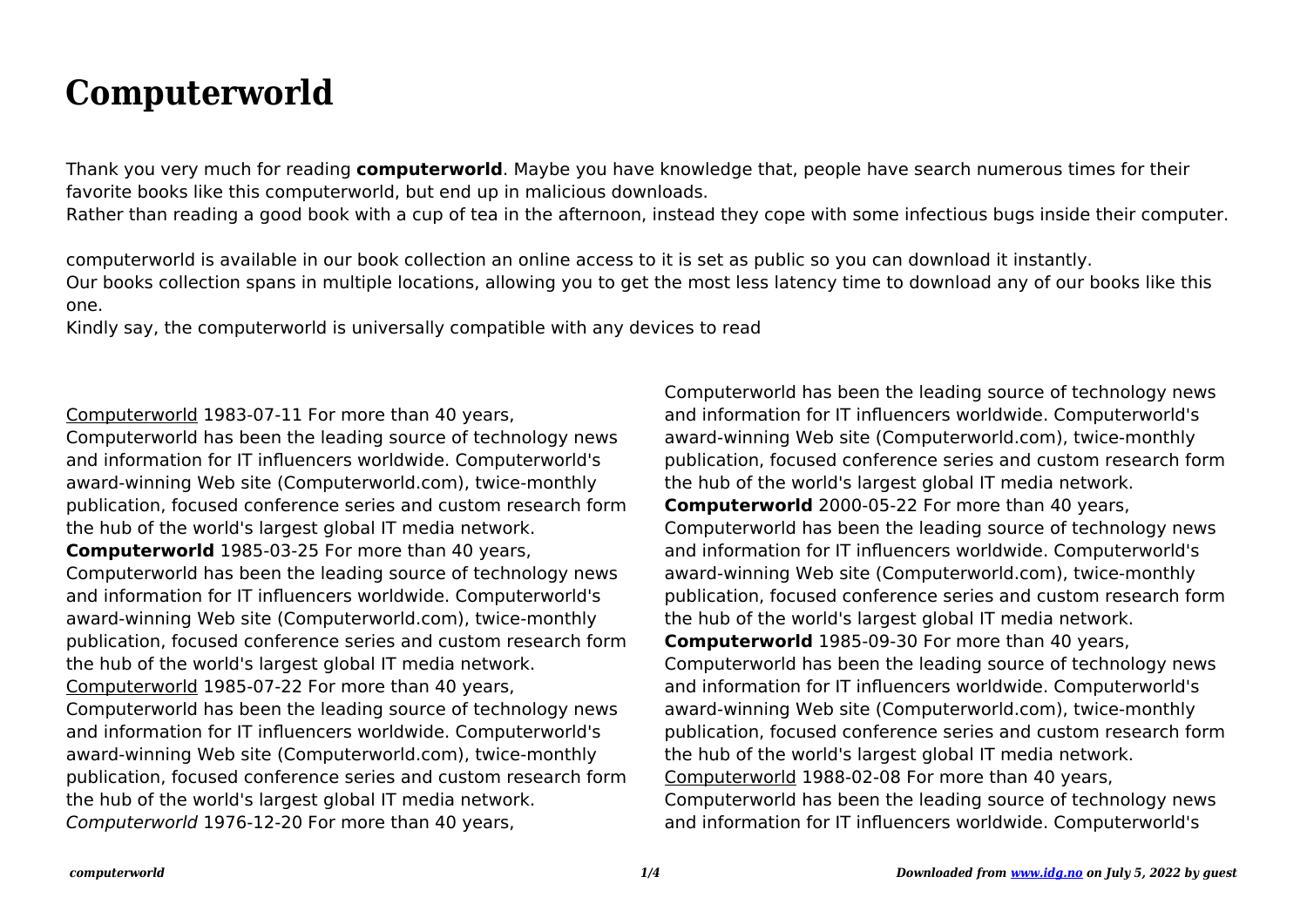award-winning Web site (Computerworld.com), twice-monthly publication, focused conference series and custom research form the hub of the world's largest global IT media network. Computerworld 1999-03-15 For more than 40 years, Computerworld has been the leading source of technology news and information for IT influencers worldwide. Computerworld's award-winning Web site (Computerworld.com), twice-monthly publication, focused conference series and custom research form the hub of the world's largest global IT media network. **Computerworld** 1973-08-29 For more than 40 years, Computerworld has been the leading source of technology news and information for IT influencers worldwide. Computerworld's award-winning Web site (Computerworld.com), twice-monthly publication, focused conference series and custom research form the hub of the world's largest global IT media network. **Computerworld** 1980-10-20 For more than 40 years, Computerworld has been the leading source of technology news and information for IT influencers worldwide. Computerworld's award-winning Web site (Computerworld.com), twice-monthly publication, focused conference series and custom research form the hub of the world's largest global IT media network. Computerworld 1998-11-30 For more than 40 years, Computerworld has been the leading source of technology news and information for IT influencers worldwide. Computerworld's award-winning Web site (Computerworld.com), twice-monthly publication, focused conference series and custom research form the hub of the world's largest global IT media network. **Computerworld** 1985-10-07 For more than 40 years, Computerworld has been the leading source of technology news and information for IT influencers worldwide. Computerworld's award-winning Web site (Computerworld.com), twice-monthly publication, focused conference series and custom research form the hub of the world's largest global IT media network. Computerworld 1982-06-07 For more than 40 years,

Computerworld has been the leading source of technology news and information for IT influencers worldwide. Computerworld's award-winning Web site (Computerworld.com), twice-monthly publication, focused conference series and custom research form the hub of the world's largest global IT media network. Computerworld 1980-12 For more than 40 years, Computerworld has been the leading source of technology news and information for IT influencers worldwide. Computerworld's award-winning Web site (Computerworld.com), twice-monthly publication, focused conference series and custom research form the hub of the world's largest global IT media network.

**Computerworld** 1987-03-02 For more than 40 years, Computerworld has been the leading source of technology news and information for IT influencers worldwide. Computerworld's award-winning Web site (Computerworld.com), twice-monthly publication, focused conference series and custom research form the hub of the world's largest global IT media network. Computerworld 1988 For more than 40 years, Computerworld has been the leading source of technology news and information for IT influencers worldwide. Computerworld's award-winning Web site (Computerworld.com), twice-monthly publication, focused conference series and custom research form the hub of the world's largest global IT media network.

Computerworld 2001-12-10 For more than 40 years, Computerworld has been the leading source of technology news and information for IT influencers worldwide. Computerworld's award-winning Web site (Computerworld.com), twice-monthly publication, focused conference series and custom research form the hub of the world's largest global IT media network. Computerworld 1975-09-10 For more than 40 years, Computerworld has been the leading source of technology news and information for IT influencers worldwide. Computerworld's award-winning Web site (Computerworld.com), twice-monthly publication, focused conference series and custom research form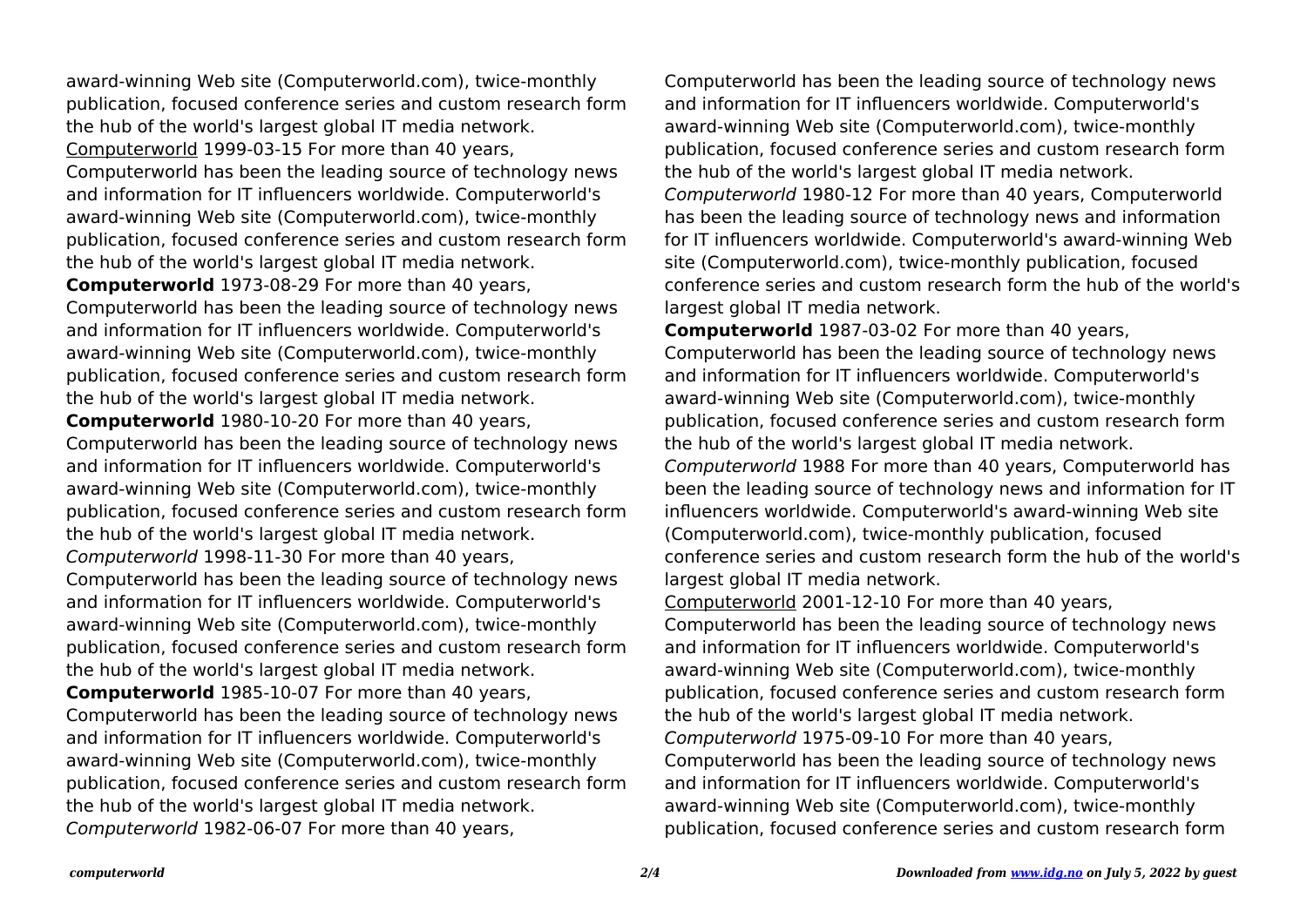the hub of the world's largest global IT media network. Computerworld 1981-10-26 For more than 40 years, Computerworld has been the leading source of technology news and information for IT influencers worldwide. Computerworld's award-winning Web site (Computerworld.com), twice-monthly publication, focused conference series and custom research form the hub of the world's largest global IT media network. **Computerworld** Alfred Elton Van Vogt 1983 **Computerworld** 1993-11-01 For more than 40 years, Computerworld has been the leading source of technology news and information for IT influencers worldwide. Computerworld's award-winning Web site (Computerworld.com), twice-monthly publication, focused conference series and custom research form the hub of the world's largest global IT media network. Computerworld 1984-05-21 For more than 40 years, Computerworld has been the leading source of technology news and information for IT influencers worldwide. Computerworld's award-winning Web site (Computerworld.com), twice-monthly publication, focused conference series and custom research form the hub of the world's largest global IT media network. Computerworld 1986-01-13 For more than 40 years, Computerworld has been the leading source of technology news and information for IT influencers worldwide. Computerworld's award-winning Web site (Computerworld.com), twice-monthly publication, focused conference series and custom research form the hub of the world's largest global IT media network. **Computerworld** 1999-08-16 For more than 40 years, Computerworld has been the leading source of technology news and information for IT influencers worldwide. Computerworld's award-winning Web site (Computerworld.com), twice-monthly publication, focused conference series and custom research form the hub of the world's largest global IT media network. Computerworld 1983-04-11 For more than 40 years, Computerworld has been the leading source of technology news

and information for IT influencers worldwide. Computerworld's award-winning Web site (Computerworld.com), twice-monthly publication, focused conference series and custom research form the hub of the world's largest global IT media network. Computerworld 1980-05-05 For more than 40 years, Computerworld has been the leading source of technology news and information for IT influencers worldwide. Computerworld's award-winning Web site (Computerworld.com), twice-monthly publication, focused conference series and custom research form the hub of the world's largest global IT media network. Computerworld 1985-04-22 For more than 40 years, Computerworld has been the leading source of technology news and information for IT influencers worldwide. Computerworld's award-winning Web site (Computerworld.com), twice-monthly publication, focused conference series and custom research form the hub of the world's largest global IT media network. **Computerworld** 1986-10-27 For more than 40 years, Computerworld has been the leading source of technology news and information for IT influencers worldwide. Computerworld's award-winning Web site (Computerworld.com), twice-monthly publication, focused conference series and custom research form the hub of the world's largest global IT media network. **Computerworld** 1984-11 For more than 40 years, Computerworld has been the leading source of technology news and information for IT influencers worldwide. Computerworld's award-winning Web site (Computerworld.com), twice-monthly publication, focused conference series and custom research form the hub of the world's largest global IT media network.

**Computerworld** 1993-08-23 For more than 40 years, Computerworld has been the leading source of technology news and information for IT influencers worldwide. Computerworld's award-winning Web site (Computerworld.com), twice-monthly publication, focused conference series and custom research form the hub of the world's largest global IT media network.